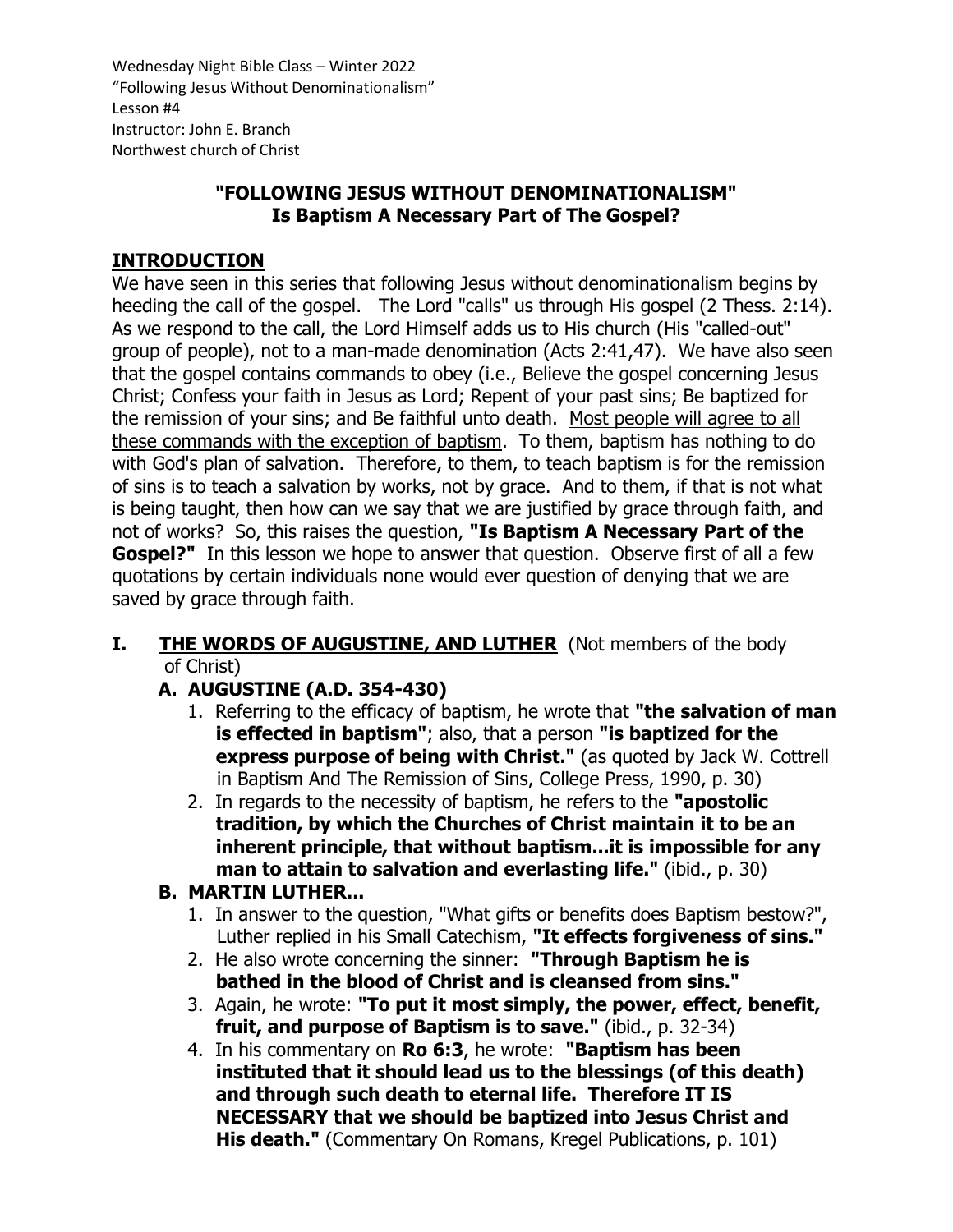- **C. These Individuals Believed Strongly In Justification By Grace Through Faith, And Not Of Works (Cf. Eph. 2:8-9). How Then Could They Say Such Things About Baptism?**
	- 1. The key is to understand "who" is at work in baptism
	- 2. Is it man, or is it God?

# **II. THE SAVING POWER INVOLVED IN BAPTISM**

# **A. BAPTISM DOES NOT SAVE BECAUSE IT MERITS SALVATION...**

- 1. Most people who takes issue with baptism being necessary, or having any part of the gospel plan of salvation, initially misunderstands this point
	- a. They assume that if baptism is necessary, one is saved by meritorious works
	- b. They assume that if one is baptized for the remission of sins, one has earned their salvation
- 2. But they need to listen carefully to **Martin Luther**...
	- a. In response to those who would call this a kind of works-salvation, he said **"Yes, it is true that our works are of no use for salvation. Baptism, however, is not our work but God's."** (ibid., p. 32-34)
	- b. Again, **"Luther correctly describes the working of baptism thusly: 'How can water do such great things? It is not the water indeed that does them, but the Word of God which is in and with the water (God's giving hand), and faith which trusts such word of God in the water (man's receiving hand).'"** (International Standard Bible Encyclopedia ISBE, Page 398-99).

# **B. BAPTISM SAVES BECAUSE "GOD" IS AT WORK!**

- 1. Note that Peter clearly says, **"baptism doth also now save us"** (KJV) - **1 Pet. 3:21**
- 2. But as observed by Luther, it is God who saves us in baptism:
	- a. He is the one at work in baptism **Col. 2:11-13** (cf. **"the working of God" - NIV**)
	- b. Other than possessing faith in Christ and God, MAN IS PASSIVE in baptism
		- 1) Like a patient on an operating table, submitting to the skill of a physician to remove cancer
		- 2) So we, seeking the removal of the cancer of sin, submit to the Great Physician to cut away our sins by the blood of Christ, which He does in baptism
- 3. Thus, it is not the "act" of immersion that saves, though salvation occurs at that time
	- a. It is GOD who saves in baptism, by virtue of grace, when one believes in Christ!
	- b. But because God commands baptism, and saves us in baptism, it is proper to say with Peter: "baptism doth also now save us" - 1 Pet. 3:21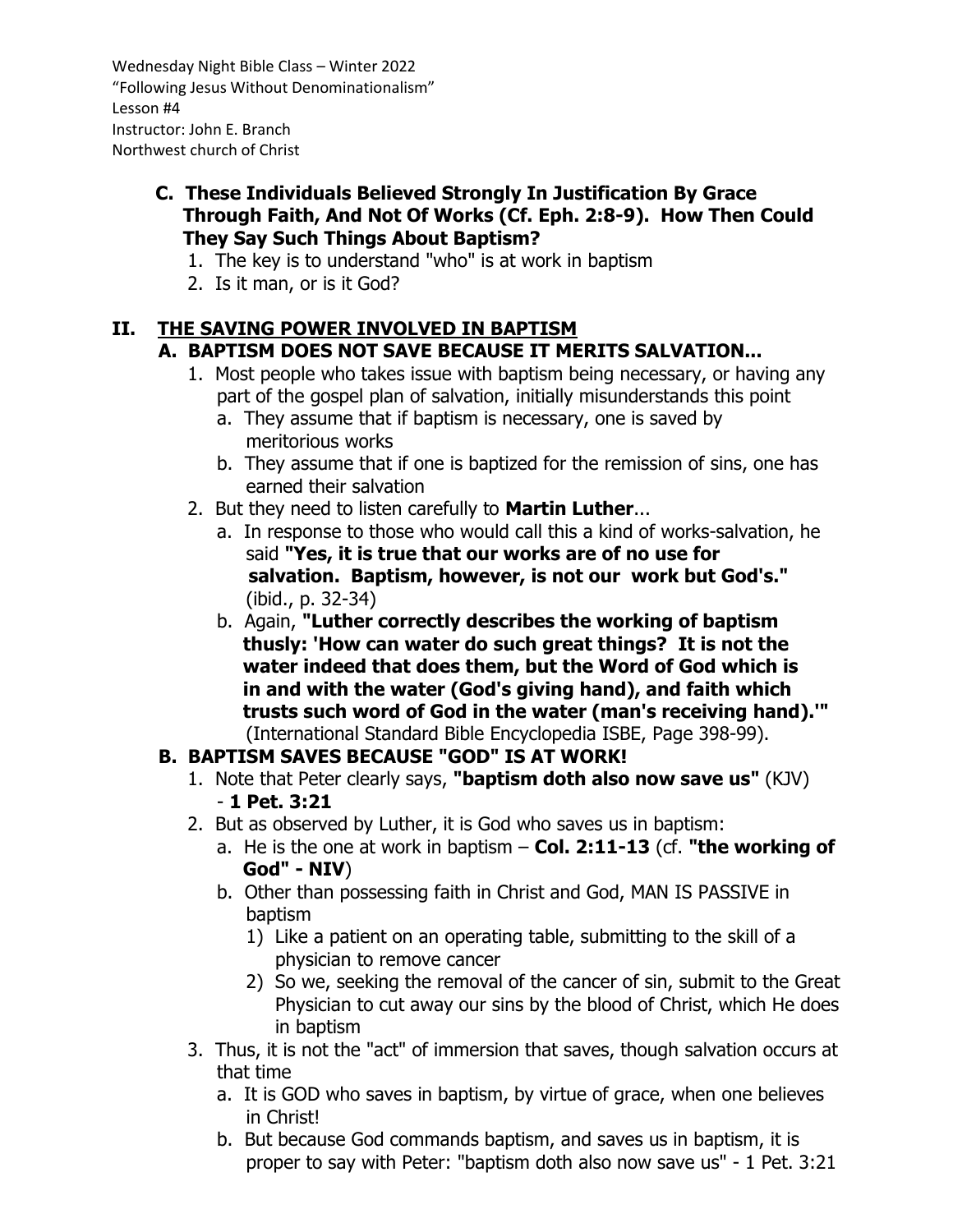# **III. BAPTISM AS INTEGRAL TO THE GOSPEL**

- **A. ONE CANNOT AND SHOULD NOT PREACH THE GOSPEL WITHOUT MENTIONING THE COMMAND TO BE BAPTIZED...**
	- 1. Peter proclaimed the command to be baptized in the first gospel sermon on the day of Pentecost - **Acts 2:36-38**
	- 2. Philip, when he preached Jesus to the Ethiopian eunuch, must have proclaimed baptism in his message about Jesus, in view of the question raised: "See, here is water. What hinders me from being baptized?" - **Acts 8:35-36**
	- 3. G.R. Beasley-Murray, a Senior Professor at Southern Baptist Seminary in Louisville, KY, stated the following conclusion in a chapter entitled "Baptismal Reform and Church Relationships":
		- a. **"First, there ought to be a greater endeavor to make baptism integral to THE GOSPEL."**
		- b. **"Peter's response, however, to the cry of his conscience stricken hearers on the Day of Pentecost was not "Repent and believe", but "Repent and BE BAPTIZED"! (Acts 2.38).**
		- c. **"Naturally faith was presumed in repentance, but Peter's answer told the Jews how to become Christians: faith and repentance are to be expressed in baptism, and SO they are to come to the Lord."**
		- d. **"Baptism is here a part of the proclamation of Christ. In an Apostolic sermon it comes as its logical conclusion."** (Ibid., p. 393)
- **B. When One Studies the Scriptures Objectively, It Can Be Seen That Baptism Is A Necessary Part of the Gospel Plan**
	- 1. Honest hearts and open minds are necessary cf. Acts 17:11
	- 2. Do not trust in man, but trust in God as we are taught in his word - cf. Jer. 17:5,7; 2 Tim. 2:15
	- 3. Follow and teach the apostles' doctrine cf. Acts 2:42

# **CONCLUSION**

Let's be sure without apology, to follow the example of apostolic preaching (cf. **Acts 2:36-38**), calling upon people not only to believe in Jesus and repent of their sins, but to climax their response to the gospel by submitting to the Lord's command to be baptized for the remission of their sins. For then and ONLY then we can be assured that we will receive all those blessings the Bible ascribes to the act of baptism. Otherwise, one will walk after his/her own will or be a part of denominationalism which God does not have God's approval, and thereby miss out on salvation.

### **\*\* Much of this outline was adapted from outlines by Mark A. Copeland, a preacher in the Church of Christ**

 **(Questions compiled by instructor)**